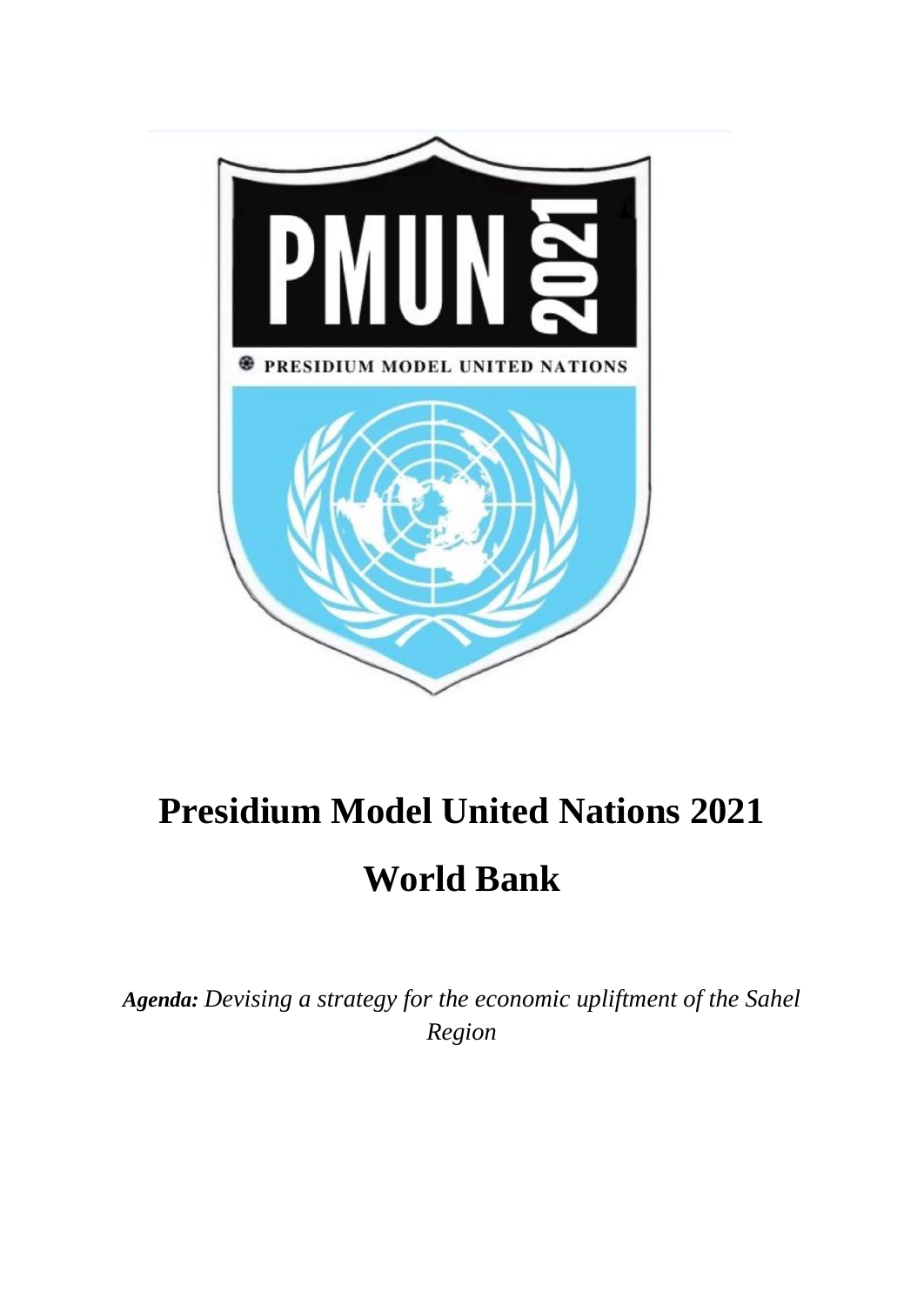## **Letter from the Executive Board**

### Greetings Members,

This guide was created to serve as a starting point to your research and to give you a brief overview of the subject matter. It is important that you use this document as a reference point for more research and not as an end in itself. It is also important to note that this committee can only be dealt with if you have the willingness to research extensively and translate research into ideas.

The Executive Board as well as the organisers want to make this as comfortable an experience for you as possible. Your comfort will be a priority for us at all times. Do not hesitate at any point to approach us with your doubts. As frivolous as they might sound in your head, trust me, we had them when we were starting out as well. Your confidence will grow bit by bit as you get accustomed to your surroundings in committee. Come with an open mind, come with a willingness to observe and most importantly come with a willingness to try. I have learnt that public speaking is somewhat addictive. Give yourself that first chance and it will grow on you.

I wish you all the best and hope that we can make this an enriching experience for you. We can be reached to address your doubts and queries at all hours.

Regards, Pratham Sharma President Soumil Mittal Vice President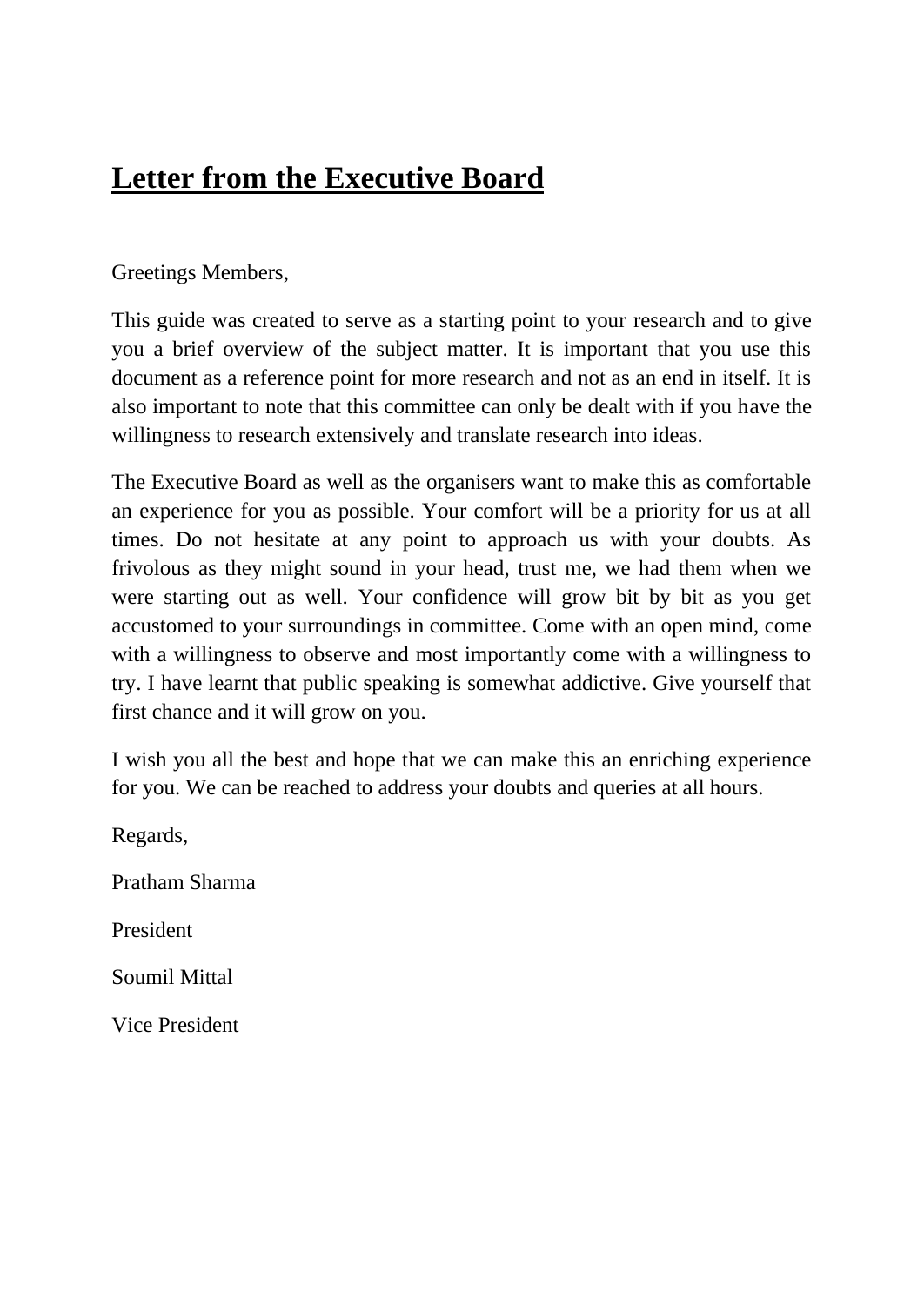#### About the Committee

The past 70 years have seen major changes in the world economy. Over that time, the World Bank Group—the world's largest development institution—has worked to help more than 100 developing countries and countries in transition adjust to these changes by offering loans and tailored knowledge and advice. The Bank Group works with country governments, the private sector, civil society organizations, regional development banks, think tanks, and other international institutions on issues ranging from climate change, conflict, and food security to education, agriculture, finance, and trade. All of these efforts support the Bank Group's twin goals of ending extreme poverty by 2030 and boosting shared prosperity of the poorest 40 percent of the population in all countries.

Founded in 1944, the International Bank for Reconstruction and Development—soon called the World Bank—has expanded to a closely associated group of five development institutions. Originally, its loans helped rebuild countries devastated by World War II. In time, the focus shifted from reconstruction to development, with a heavy emphasis on infrastructure such as dams, electrical grids, irrigation systems, and roads. With the founding of the International Finance Corporation in 1956, the institution became able to lend to private companies and financial institutions in developing countries. And the founding of the International Development Association in 1960 put greater emphasis on the poorest countries, part of a steady shift toward the eradication of poverty becoming the Bank Group's primary goal. The subsequent launch of the International Centre for Settlement of Investment Disputes and the Multilateral Investment Guarantee Agency further rounded out the Bank Group's ability to connect global financial resources to the needs of developing countries.

Today the Bank Group's work touches nearly every sector that is important to fighting poverty, supporting economic growth, and ensuring sustainable gains in the quality of people's lives in developing countries. While sound project selection and design remain paramount, the Bank Group recognizes a wide range of factors that are critical to success—effective institutions, sound policies, continuous learning through evaluation and knowledge-sharing, and partnership, including with the private sector. The Bank Group has long-standing relationships with more than 180 member countries, and it taps these to address development challenges that are increasingly global. On critical issues like climate change, pandemics, and forced migration, the Bank Group plays a leading role because it is able to convene discussion among its country members and a wide array of partners. It can help address crises while building the foundations for longer-term, sustainable development.

The evolution of the Bank Group has also been reflected in the diversity of its multidisciplinary staff, who include economists, public policy experts, sector experts, and social scientists, based at headquarters in Washington, D.C., and in the field. Today, more than a third of staff are based in country offices.

#### Introduction to the Sahel Region

Sahel is the ecoclimatic and [biogeographic realm](https://en.wikipedia.org/wiki/Biogeographic_realm) of [transition](https://en.wikipedia.org/wiki/Ecotone) in [Africa](https://en.wikipedia.org/wiki/Africa) between the [Sahara](https://en.wikipedia.org/wiki/Sahara) to the north and the [Sudanian savanna](https://en.wikipedia.org/wiki/Sudanian_savanna) to the south. Having a [semi-arid climate,](https://en.wikipedia.org/wiki/Semi-arid_climate) it stretches across the southcentral latitudes of [Northern Africa](https://en.wikipedia.org/wiki/Northern_Africa) between the Atlantic Ocean and the [Red Sea.](https://en.wikipedia.org/wiki/Red_Sea) The Sahel part of Africa includes from west to east parts of northern [Senegal,](https://en.wikipedia.org/wiki/Senegal) southern [Mauritania,](https://en.wikipedia.org/wiki/Mauritania) central [Mali,](https://en.wikipedia.org/wiki/Mali) northern [Burkina Faso,](https://en.wikipedia.org/wiki/Burkina_Faso) the extreme south of [Algeria,](https://en.wikipedia.org/wiki/Algeria) [Niger,](https://en.wikipedia.org/wiki/Niger) the extreme north of [Nigeria,](https://en.wikipedia.org/wiki/Nigeria) the extreme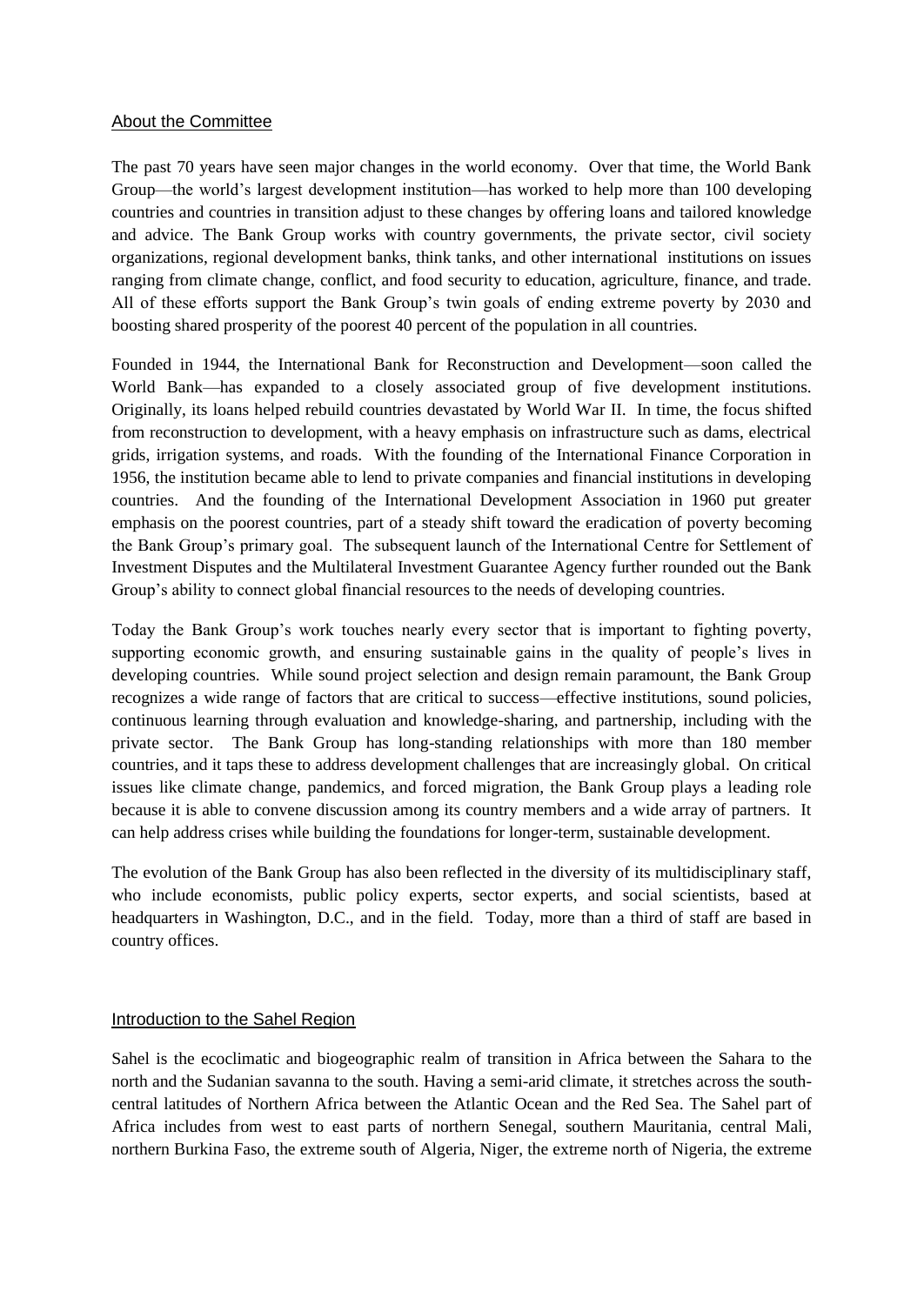north of [Cameroon](https://en.wikipedia.org/wiki/Cameroon) and [Central African Republic,](https://en.wikipedia.org/wiki/Central_African_Republic) central [Chad,](https://en.wikipedia.org/wiki/Chad) central and southern [Sudan,](https://en.wikipedia.org/wiki/Sudan) the extreme north of [South Sudan,](https://en.wikipedia.org/wiki/South_Sudan) [Eritrea](https://en.wikipedia.org/wiki/Eritrea) and the extreme north of [Ethiopia.](https://en.wikipedia.org/wiki/Ethiopia)

For hundreds of years, the Sahel region has experienced regular droughts and [megadroughts.](https://en.wikipedia.org/wiki/Megadrought) One megadrought lasted from 1450 to 1700, 250 years. There was a major drought in the Sahel in 1914 caused by annual rains far below average, leading to large-scale famine. From 1951 to 2004, the Sahel experienced some of the most consistent and severe droughts in Africa. The 1960s saw a large increase in rainfall in the region, making the northern drier region more accessible. There was a push, supported by governments, for people to move northwards. When the long drought period from 1968 through 1974 began, grazing quickly became unsustainable and large-scale denuding of the terrain followed. Like the drought in 1914, this led to a large-scale famine, but this time somewhat tempered by international visibility and an outpouring of aid. This catastrophe led to the founding of the [International Fund for Agricultural Development.](https://en.wikipedia.org/wiki/International_Fund_for_Agricultural_Development)

The Sahel region faces environmental issues that are contributing to [global warming.](https://en.wikipedia.org/wiki/Global_warming) If the change in climate in the Sahel region "is not slowed-down and desertification possibly reversed through sustainable practices and any form of [reforestation,](https://en.wikipedia.org/wiki/Reforestation) it is only a matter of time before" countries like Niger lose their entire landmass to desert due to unchecked unsustainable human practises. Overfarming, over-grazing, [over-population](https://en.wikipedia.org/wiki/Over-population) of marginal lands, and natural [soil erosion,](https://en.wikipedia.org/wiki/Soil_erosion) have caused serious [desertification](https://en.wikipedia.org/wiki/Desertification) of the region. This has affected shelter construction, making it necessary to change the used materials. The Woodless Construction project was introduced in Sahel in 1980 by the Development Workshop, achieving since then a high social impact in the region. A major initiative to combat desertification in the Sahel region via reforestation and other interventions is the [Great Green](https://en.wikipedia.org/wiki/Great_Green_Wall_(Africa))  [Wall.](https://en.wikipedia.org/wiki/Great_Green_Wall_(Africa))

In addition to the aforementioned challenges, Terrorist organizations including [Boko Haram](https://en.wikipedia.org/wiki/Boko_Haram) and [Al-](https://en.wikipedia.org/wiki/Al-Qaeda_in_the_Islamic_Maghreb)[Qaeda in the Islamic Maghreb](https://en.wikipedia.org/wiki/Al-Qaeda_in_the_Islamic_Maghreb) (AQIM) operating in the Sahel have contributed to the violence, extremism and instability of the region. In March 2020, the United States sent a special envoy for the Sahel region to combat the rising violence from terrorist groups. Envoy Peter Pham started his new role on 1 March 2020. He has been the U.S. Special Envoy for the Great Lakes Region of Africa since November 2018. The violent [herder–farmer conflicts in Nigeria,](https://en.wikipedia.org/wiki/Herder%E2%80%93farmer_conflicts_in_Nigeria) [Mali,](https://en.wikipedia.org/wiki/March_2019_attacks_against_Fulani_herders) [Sudan](https://en.wikipedia.org/wiki/Sudanese_nomadic_conflicts) and other countries in the Sahel region have been exacerbated by climate change, land degradation, and [population growth.](https://en.wikipedia.org/wiki/Population_growth) Droughts and food shortages have been also linked to the [Northern Mali conflict.](https://en.wikipedia.org/wiki/Northern_Mali_conflict) On 9 July 2020, the [United States](https://en.wikipedia.org/wiki/United_States) raised concerns over growing number of allegations of human rights violations and abuses by state security forces in Sahel. The US response came after [Human Rights Watch](https://en.wikipedia.org/wiki/Human_Rights_Watch) released documents regarding the same on 1 July.

#### Challenges to Economic Development in Sahel Region

Africa's Sahel region faces many complex and interconnected challenges. When the Sahel is in the news, it is often because millions of people are at risk of going hungry. A humanitarian crisis usually unfolds on the back of a food crisis. In 2012, the lives of up to 18 million people were put at risk following a major food crisis in the region. This year, more than 11 million are facing the same plight, while 1.4 million children are threatened with severe malnutrition. Even in normal years, millions are in a permanent state of food insecurity. Over the past five decades, persistent droughts have contributed to famine episodes. There is now a need to break the cycle of recurrent food crises in the region, many humanitarian actors say.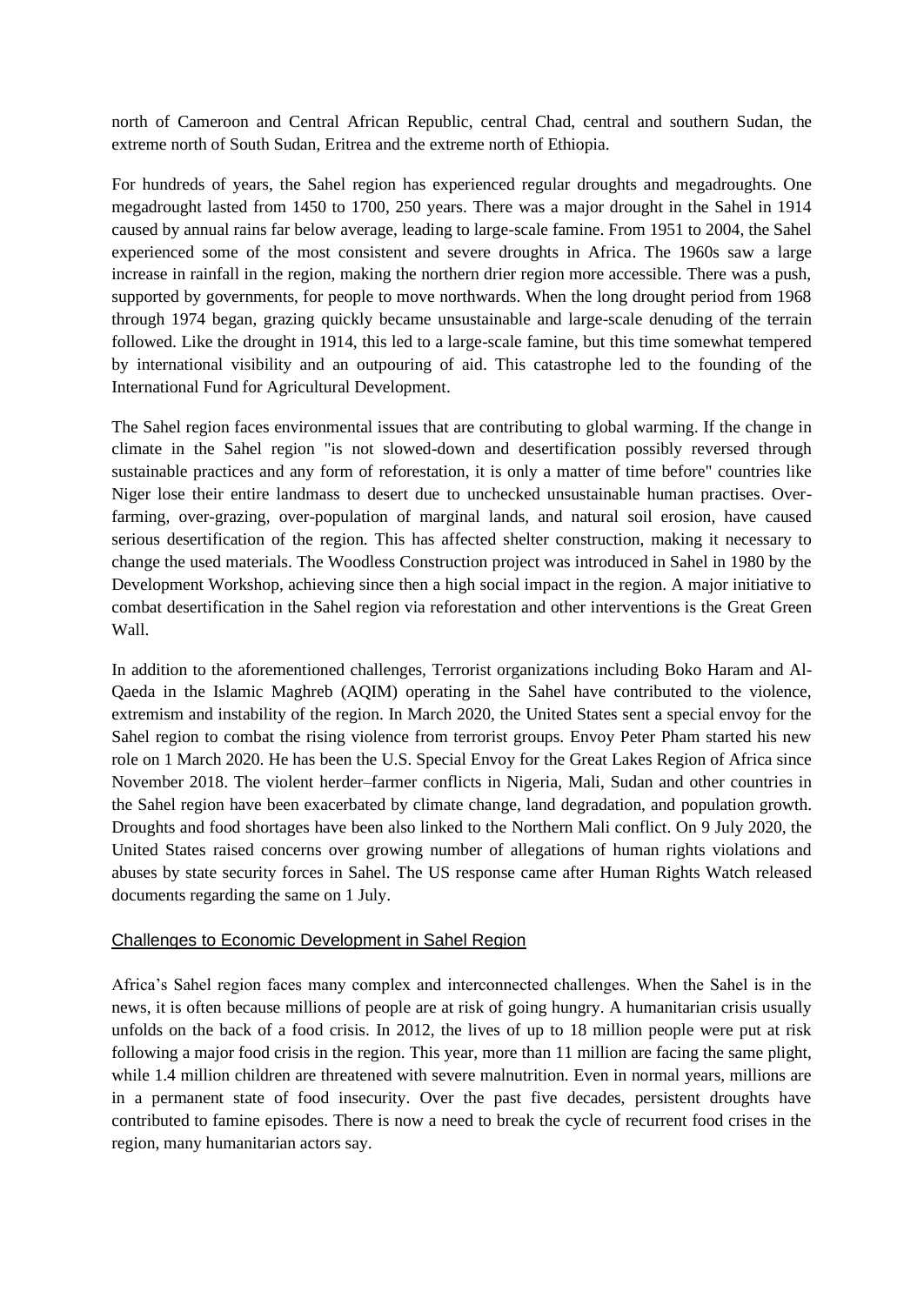Throughout this year's lean season—the period between harvests from May to September—the World Food Programme (WFP) gave food to between 5 and 6 million people each month through its nutrition and food security programme. In 2012 the Food and Agriculture Organisation (FAO) helped more than 5.2 million people through support to off-season food and crop production, soil and water conservation and rehabilitation projects, and desert locust control and monitoring. With its partners, the Office for the Coordination of Humanitarian Affairs (OCHA) is also mobilizing resources and assisting communities in need.

Historically the Sahel has been characterized by strong climatic variations and irregular rainfalls, which pose two of the biggest obstacles to food security and poverty reduction in the region, according to the UN Environment Programme (UNEP). Things have gotten worse in recent decades, experts say. Between 1970 and 1993, the region recorded 20 years of severe drought. The frequency and severity of droughts and floods has increased over this period. FAO reports that over 80% of the region's land is degraded. By 2050, writes Malcolm Potts of the University of California–Berkeley, with greenhouse gas emissions rising, temperatures will be warmer by 3 to 5 degrees Celsius and extreme weather events will have become more common.

Various factors account for the Sahel's environmental crisis. "Over the last half century," UNEP notes, "the combined effects of population growth, land degradation (deforestation, continuous cropping and overgrazing), reduced and erratic rainfall, lack of coherent environmental policies and misplaced development priorities, have contributed to transform a large proportion of the Sahel into barren land, resulting in the deterioration of the soil and water resources."

Among other recommendations, UN officials have urged regional cooperation to defuse tensions between countries of the region, and thereby reduce the risk of increased conflict and environmentally induced migration. Achim Steiner, executive director of UNEP, has pointed to "the urgent need for scaled-up investments in adaptation, moving forward on the Green Fund, and supportive measures such as reduced emissions from deforestation and forest degradation as well as realizing the climate finance of \$100 billion a year by 2020."

Political instability has plagued some of the Sahel's countries for years. In Mali, the military coup of March 2012 brought an abrupt halt to 20 years of stable democracy. In its aftermath, terrorists who had occupied most of the northern region started heading south, intent on taking control of the whole country. In January 2013 a French-led and Chad-supported intervention stopped their advance. The conflict compounded the security and humanitarian crisis, in part by disrupting supply routes and causing food shortages.

The crisis in neighbouring Darfur, Sudan, and the presence of an armed rebellion in the east did damage to Chad's security that will last for many years. During Niger's 50 years of independence, notes a report by the International Crisis Group, a think tank, the country has seen two armed rebellions, four coups, seven governments and periods of promising democratic change as well as reversals.

In a region with porous borders, a political or security crisis in one country is often a serious threat to neighbours. These borders have benefited criminal networks and drug traffickers. The UN Office for Drugs and Crime (UNODC) has estimated that major illicit flows linked to criminal activities in the Sahel amounted to \$3.8 billion annually. UNODC recently helped broker an agreement among Mali, Morocco, Niger, Burkina Faso, Chad and Algeria to address the problems caused by drug trafficking,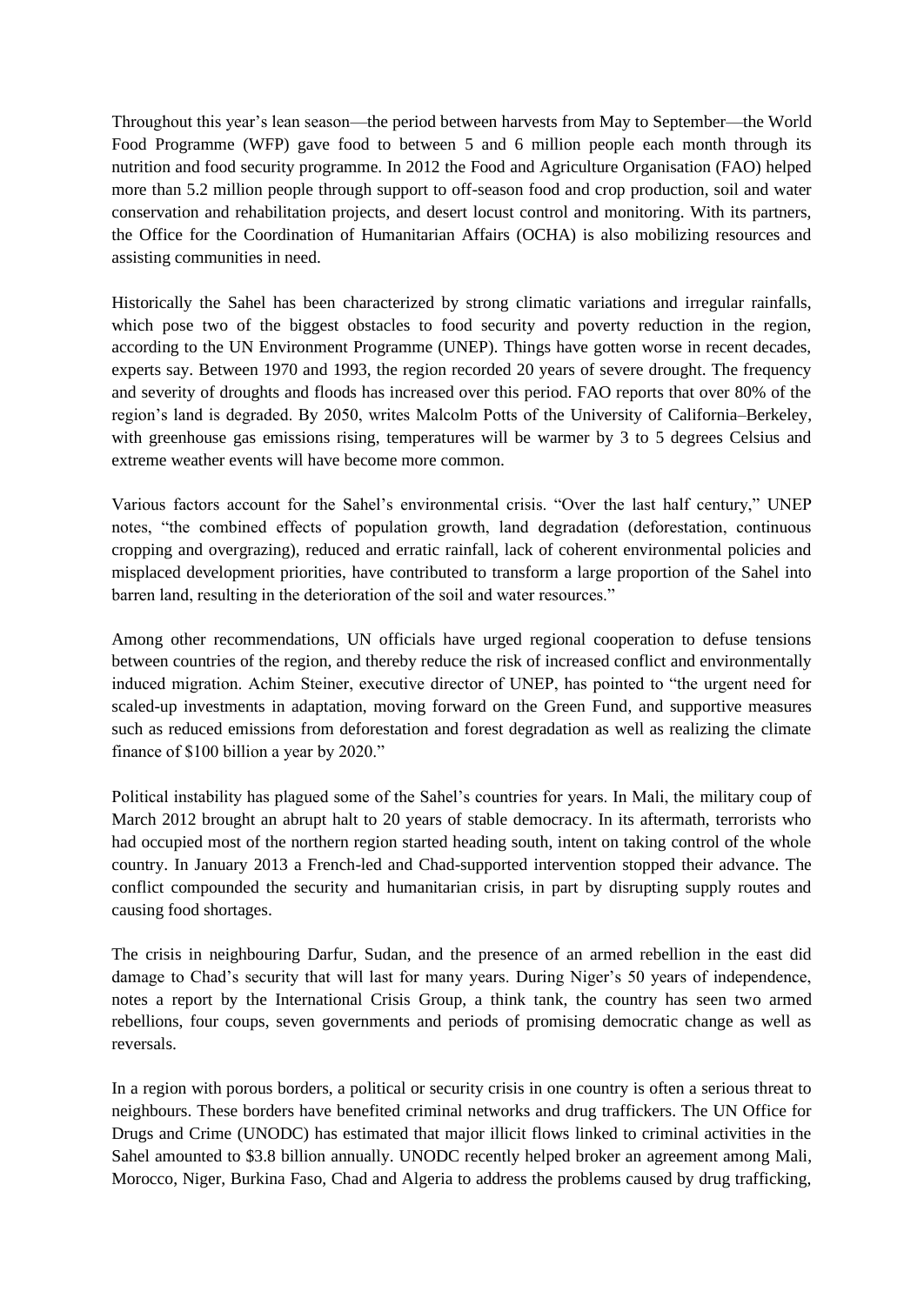organized crime and terrorism. In July the UN Security Council authorized the deployment of a peacekeeping mission to assist Mali on its way back to stability.

Agriculture in the Sahel employs a majority of the region's work force and contributes heavily to its gross domestic product (accounting for up to 45% in some countries of the region). It also plays a central role in food security. Yet it remains highly underdeveloped and is characterized by an almost total dependency on three to four months of rainfall per year, as well as by low use of external inputs such as seeds and fertilizers, the absence of mechanization and poor links to markets.

According to UNEP, the recurrent droughts of the 1970s and 1980s caused massive losses of agricultural production and livestock, loss of human lives to hunger, malnutrition and disease, massive displacements of people and shattered economies. Climate change could also have negative consequences on agricultural production and food security in the Sahel, says UNEP. All in all, the countries of the Sahel perform poorly on UNDP's Human Development Index, a measurement of a country's economic and social well-being.

The World Bank believes irrigation could allow the Sahel's agriculture to overcome the challenges posed by a hostile environment and produce more food for its people. "Although desert and aridity define the Sahel," said World Bank Vice President for Africa Makhtar Diop in a recent op-ed piece, "its vast water resources remain untapped. In a region where farming is the predominant economic activity, sadly, only 20% of the Sahel's irrigation potential has been developed. Worse still, one quarter of the area equipped with irrigation lies in a state of disrepair."

#### Impact of COVID-19 economically in Africa

Sub-Saharan Africa, home to more than 1 billion people, half of whom will be under 25 years old by 2050, is a diverse continent offering human and natural resources that have the potential to yield inclusive growth and eradicate poverty in the region, enabling Africans across the continent to live healthier and more prosperous lives. With the world's largest free trade area and a 1.2 billion-person market, the continent is creating an entirely new development path, harnessing the potential of its resources and people.

The region is composed of low, lower-middle, upper-middle, and high-income countries, 20 of which are fragile or conflict-affected. Africa also has 13 small states, characterized by a small population, limited human capital, and a confined land area.

The economic impact of the COVID-19 shock in Sub-Saharan Africa is severe. However, countries in the region are continuing to weather the storm. Economic activity in Sub-Saharan Africa is estimated to have contracted by 2% in 2020, reflecting a slower-than-expected spread of the virus and lower COVID-19-related mortality in the region, strong agricultural growth, and a faster-than-expected recovery in commodity prices. Nevertheless, COVID-19 has plunged the region into its first recession in over 25 years, with activity contracting by nearly 5% on a per capita basis. It has also exacerbated public debt vulnerabilities, which are high and continue to rise in many countries. Vulnerable groups, such as the poor, informal sector workers, women, and youth, suffered disproportionately from reduced opportunities and unequal access to social safety nets. This situation could push up to 40 million people into extreme poverty, erasing at least five years of progress in fighting poverty.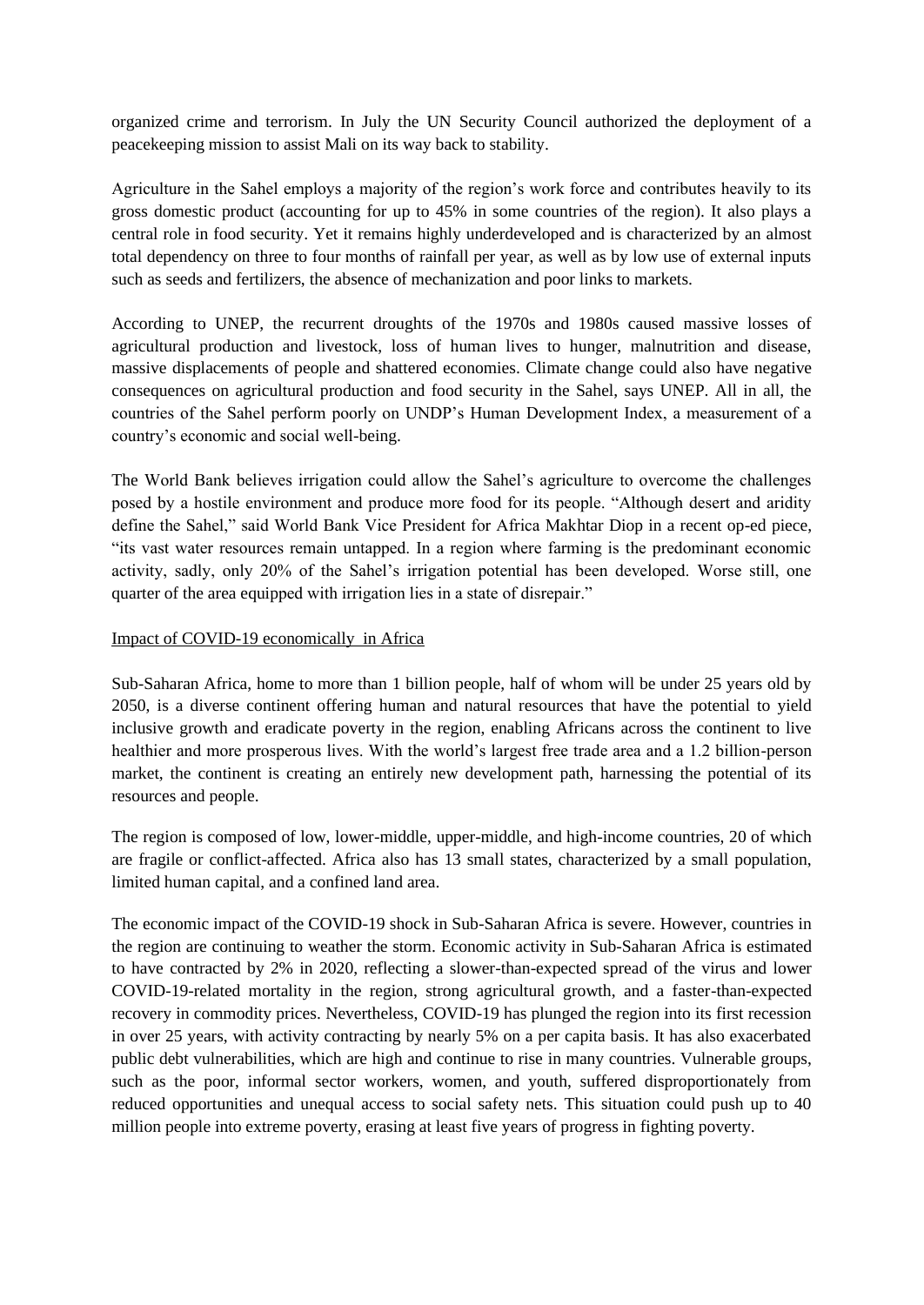In East and Southern Africa, the growth contraction in 2020 is estimated at –3%, 0.9 percentage point less than projected in October 2020, mostly driven by South Africa and Angola—its two largest economies. Disruptions in the tourism industry and lockdowns caused substantial slowdowns in Botswana, Namibia, Madagascar, and the island nations. Mining dependent economies such as Mozambique and Zambia continued to experience output contractions in the second half of 2020. Growth in Western and Central Africa contracted by 1.1% in 2020, less than projected in October 2020 partly due to a less severe contraction in Nigeria, the subregion's largest economy, in the second half of the year. Real gross domestic product in the subregion is projected to grow by 2.1% in 2021 and 3.0% in 2022. Fragile countries in the region are expected to experience a strong decline in growth as COVID-19 (coronavirus) exacerbates the drivers of fragility.

Sub-Saharan Africa's recovery is expected to be multi-speed, with significant variation across countries. Nigeria, South Africa, and Angola, the region's three largest economies, are expected to return to growth in 2021, partly owing to higher commodity prices, but the recovery will remain sluggish. Growth is projected to rebound to 1.4% in Nigeria, 3% in South Africa, and 0.9% in Angola. Muted near-term growth prospects and slow vaccine rollout in the largest economies will weigh on the region's outlook. Excluding Nigeria, South Africa, and Angola, activity is projected to expand at a more solid pace in the rest of the region with non-resource-intensive countries such as Côte d'Ivoire and Kenya, and mining dependent economies, such as Botswana and Guinea, are expected to see robust growth in 2021 driven by a rebound in private consumption and investment as confidence strengthens and exports increase.

Faster progress on vaccine deployment along with credible policies to stimulate private investment would accelerate growth to 3.4% in 2021 and 4.5% in 2022 in Sub-Saharan Africa. Alleviating the debt burden will release resources for public investment in areas such as education, health, and infrastructure. Investments in human capital will help lower the risk of long-lasting damage from the pandemic, which may become apparent over the longer term, and can enhance competitiveness and productivity. The next 12 months will be a critical period for leveraging the African Continental Free Trade Area, to deepen African countries' integration into regional and global value chains. Reforms that deliver reliable electricity, including better functioning of public utilities, can power the manufacturing sector and the digital economy. Finally, reforms that address digital infrastructure gaps and make the digital economy more inclusive—ensuring affordability and building skills for all segments of society—are critical for improving connectivity, boosting digital technology adoption, and generating more and better jobs for men and women.

Micro, Small and Medium-Sized Enterprises, which provide the majority of jobs, have been particularly hard hit across the region where informal firms dominate employment. Public works and urban programs are being launched or scaled up to facilitate job creation in low income communities and to help increase access to livelihood support for extremely poor and vulnerable people like women and the youth. Meanwhile, the World Bank Group's private sector arm, the International Finance Corporation (IFC), is working to help the private sector navigate the pandemic and recover from the economic and financial impact of the crisis. This includes mobilizing IFC's global \$8 billion COVID-19 fast-track financing facility to support existing clients in the region affected by the outbreak to increase financing for small businesses, develop digital infrastructure, help keep agriculture supply chains running, and enable local manufacturers to access working capital.